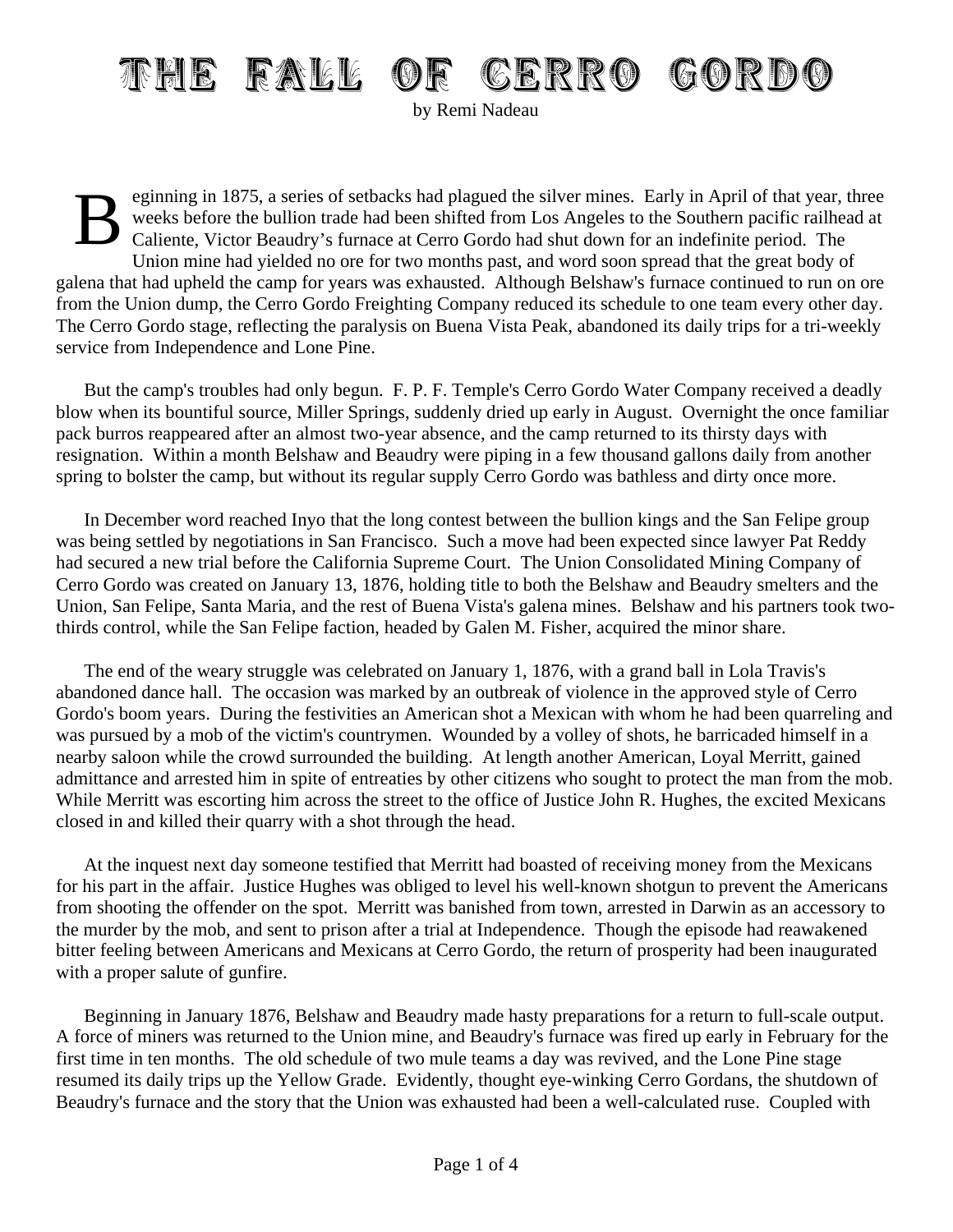the threat of a new trial before the state Supreme Court, it had been enough to make the San Felipe group seek a peace.

But Cerro Gordo's revival was to be short-lived. The Union mine, its interior excavated in great vacant chambers at every level, was in fact yielding the last of its treasure. In December 1876, Belshaw's furnace shut down for the last time, though Beaudry's continued to produce an average of 120 pigs a day for three more years. A new Union shaft was sunk in quest of fresh deposits, but by the middle of 1877 it had reached a depth of 900 feet without striking ore.

Yet the firm had still more troubles in store. On the night of August 14, 1877, the town was aroused to find the new Union building and the entire hoisting works wrapped in flames. The miners on the night shift, unable to pass through the fire at the mouth of the shaft, escaped into San Lucas Canyon through a connection with the Omega Tunnel. A platform of timbers and earth hastily constructed near the 200-foot level saved the lower timbering, but more than \$40,000 worth of mining equipment was destroyed.

By October the damage had been repaired, but the Union's compounded setbacks had finally proved too much. At the next directors' meeting in San Francisco, Belshaw reported an indebtedness of \$110,000, and Beaudry resigned his position on the board. Galena ore had grown so scarce that a refining works was erected to melt the bullion bars and extract the lead content to be used over and over in the reduction process in Beaudry's smelter. Profits had been further trimmed by the falling prices of lead and silver.

In March 1878 miners' wages were reduced to three dollars a day, and fully half the boys departed for more virile camps. The last stagecoach rolled down the Yellow Grade in April, and the town was thereafter served only by a pony mail. The Union mine was abandoned late in October 1879, and on the evening of November 20 the boys of Cerro Gordo congregated around Beaudry's works for what they called the "funeral." The blast was shut off, and the furnace exhaled steam for the final time. Next day one of Remi Nadeau's mule teams hauled its last load down the Yellow Grade. Some 280 bars of base bullion from the smelter and a 420-pound mass of pure silver from the refinery rumbled downward to the long-familiar jingling of team bells. Cerro Gordo, with a last gasp, had died after fourteen years of lusty existence. Estimates of the day placed her total output between \$13,000,000 and \$20,000,000. But without counting the production of the Swansea works at Owens Lake, Cerro Gordo's actual yield between 1865 and 1879 was probably closer to \$7,500,000.

In the spring of 1882 the *Bessie Brady*, the stout little steamer that had hauled most of Cerro Gordo's bullion across Owens Lake, was destroyed by fire. Even the lake itself has since vanished, for the Los Angeles aqueduct now taps Owens River a few miles to the north.

Mortimer W. Belshaw, who had lifted Cerro Gordo into prominence and guided it through its palmiest days, left Inyo in 1877 for his home in Antioch near San Francisco Bay. There he built the town's first waterworks, and opened the Empire coal mine in the foothills of nearby Mount Diablo. His partner, Victor Beaudry, returned to Los Angeles and joined his brother Prudent in real estate ventures.

Cerro Gordo's fall in the late 1870s was accompanied by the collapse of Inyo's other camps. In Surprise Canyon the Wyoming and Hemlock silver veins were exhausted by the spring of 1876, and Panamint's great twenty-stamp mill and furnace were shut down on the last of May. The shafts were sunk deeper in a search for new ore, but a year later, with the miners working below 600 feet, no important discoveries had been made. Senators Jones and Stewart abandoned the quest, closed the mines, and discharged the Surprise Valley company's employees on May 8, 1877.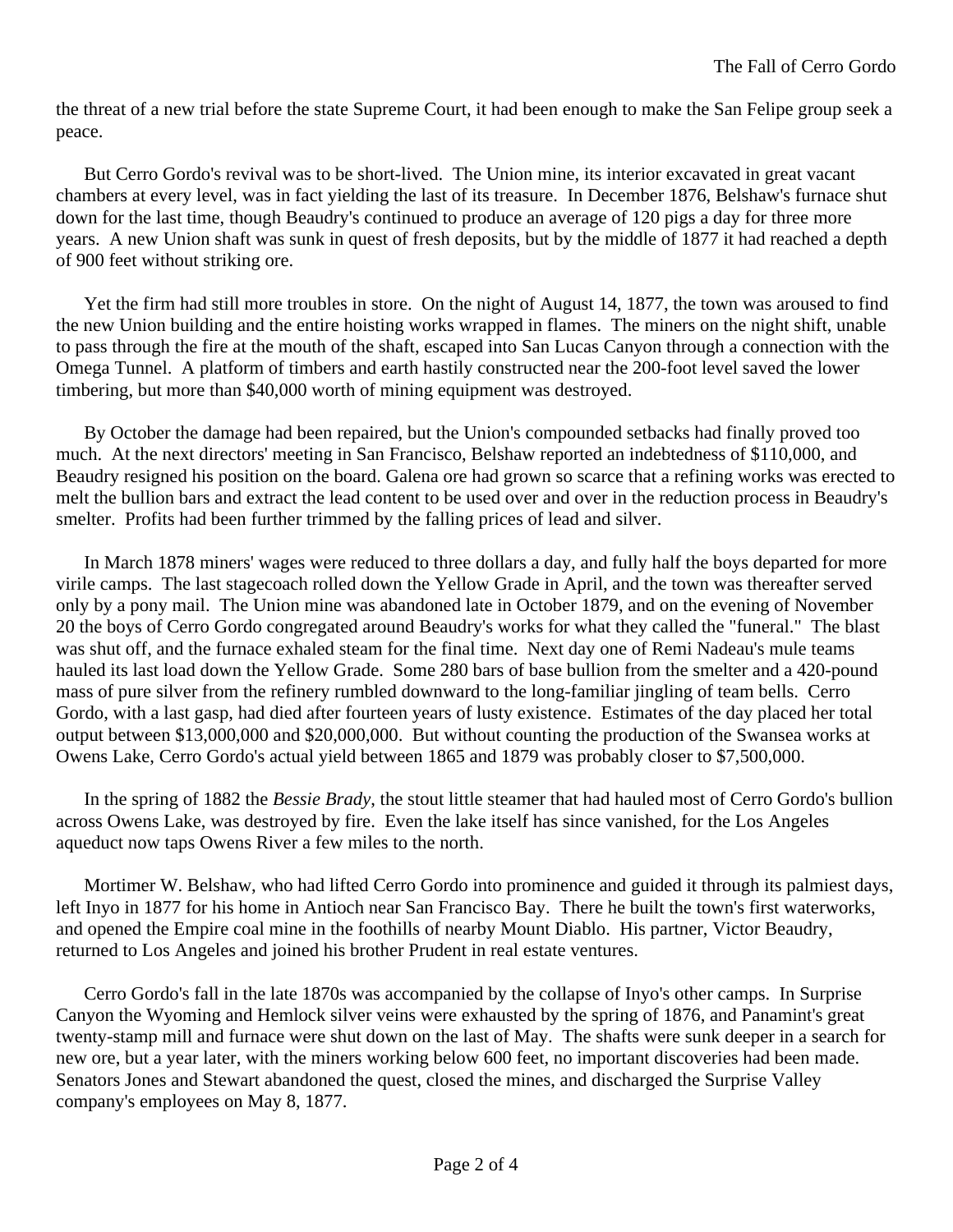Part of Panamint's red brick furnace still stands, though the chambers are caving in and the square chimneys are crumbling. Along the canyon floor many a rock wall remains as a monument to a once-hopeful silver seeker.

Having reached its peak with five furnaces and more than a thousand inhabitants in 1876, Darwin received its first setback when Pat Reddy's Defiance furnace shut down temporarily in August of that year. In 1877 Colonel Sherman Stevens built two adobe kilns near the west shore of Owens Lake to provide charcoal for Darwin furnaces. Transporting it across the lake was a second steamer, the Mollie Stevens, named for his daughter.

But already Darwin's glory was fading; an exodus began which rose to a stampede when Bodie and Mammoth City beckoned in 1878. Darwin's light would not flicker out, however, without a labor dispute which turned into a general shooting match by all hands. In the late 1940's the Anaconda Copper Company revived mining on Mount Ophir, and Darwin provided two-thirds of California's lead output. But the Defiance smelter, with its scattered and rusted machinery, remains the one recognizable landmark of the old town.

Nearby, the mountaintop town of Lookout reached its peak in 1877. In May a triweekly stage began serving it over the Argus Range from Darwin. By the end of spring Remi Nadeau had built a better road up Panamint Valley from the foot of the Slate Range grade to the Modoc and Minnietta mines. And by July he was hauling charcoal to the hungry Modoc furnaces on another road across Panamint Valley from the ten new charcoal kilns in Wildrose Canyon. But by the end of the seventies production was fading, and Lookout joined Darwin as a camp that had seen its palmiest days.

Despite the rapidly dwindling bullion trade, the long jerk-line teams of Remi Nadeau continued to haul Inyo freight. By 1880 they had grown in length to twenty and twenty-two mules. But the Carson and Colorado narrow gauge, approaching from the north, loomed as a final threat. By the end of 1881 the rails reached Belleville, Nevada, thereby diverting the Inyo freight northward to the Central Pacific. The last of Nadeau's teams departed in January 1882 for the flourishing camp of Tombstone, Arizona. There Nadeau sold the outfit which had dominated Inyo transportation since 1868. Returning to Los Angeles, he began building a new hotel at the corner of First and Spring streets. First four-story building in the city, The Nadeau was opened in 1883 and remained the reigning hostelry of Southern California until the turn of the century.

Meanwhile, by 1883 the Carson & Colorado narrow gauge had reached its terminus at Keeler on Owens Lake, bringing reduced freight rates to the mines of Inyo. During the middle 1880s, Cerro Gordo and Darwin enjoyed a feeble revival while furnace stag and inferior ores were shipped northward by rail to Nevada. Again, beginning in 1911, Louis D. Gordon brought new life to Buena Vista Peak with the discovery that Cerro Gordo's silver-lead ores contained valuable zinc elements. Resuming extensive mining operations, he built a bucket tramway from the Union dump down the side of the Inyo Range to deposit the ores in the freight cars at Keeler on Owens Lake. For several years he made Cerro Gordo once again the leading silver camp of California.

Today the traveler who leaves Highway 190 at Keeler and urges his car up eight steep miles will find the remnants of the camp which provided the principal trade of Los Angeles in the early seventies. Buildings and works of a more recent period dominate the scene, though the old American Hotel - recognizable as the only twostory structure in town - still stands. Up the street are two or three more buildings which must have housed saloons or general stores in the camp's heyday. Part of the square chimney of Beaudry's smelter remains at the lower edge of town, while over the divide at the head of San Lucas Canyon stands the furnace of Galen M. Fisher's Owens Lake Company, its shale chimney built for convenience up the face of the slope. But of -